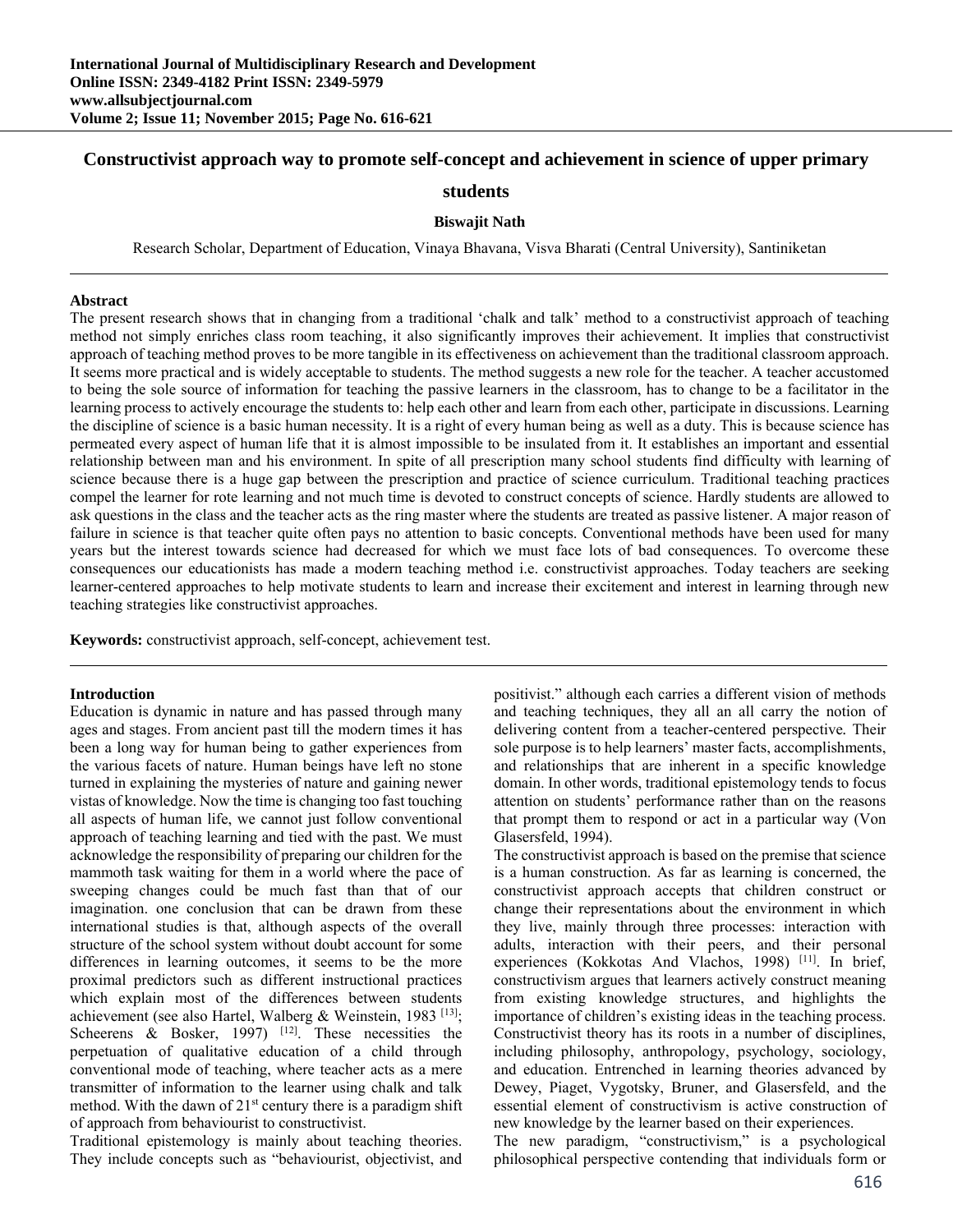construct much of what they learn and understand (Shunk, 1996)  $[10]$ . It is a descriptive theory that highlights the way people learn or develop rather than the way they should learn (Richardson, 1997) [9]. based on the idea that learners construct their learning to previous learning, Limόn (2001) states that research on conceptual change explored students' prior conceptions overall about scientific phenomena and instructional strategies were developed to promote conceptual change.

It was jean piaget first who set the foundations in constructivism by stating that knowledge does not have the purpose of producing representations of an independent reality, but rather has an adaptive function (Von Glasersfeld, 1996)<sup>[16]</sup>. The cornerstone of his epistemology was that cognitive development was alongside the biological development of an individual. Thus, mental functions were mainly considered as internal. the gap that constructs a "disequilibration" between adapted and unadapted responses in activating the schemata is regarded as a means for conceptual change (Limόn, 2001, Woolfolk, 2001) [7].

It is Vygotsky's sociocultural constructivism that asserts that knowledge is constructed through interactions in the social world. It abandons the traditional views, introduces a new range of theoretical departures, and values shared as opposed to individualist value investments (Gergen, 1994)<sup>[15]</sup>. in addition to the above, it provides with learning environments in which group discussion or social negotiation, inquiry, reciprocal teaching, humanistic education, computers, and hypermedia are utilised (Woolfolk, 2001) [7]. Then, it is indispensable that the socio-cultural aspects exposed in the classroom interfere with learning and lead to a new knowledge construction on how to deal with forthcoming issues. Critical thinking, problemsolving, development of metacognitive skills, and information processing seem to be the aspects that play a crucial role in such conceptual change.

Jadallah (2000)  $[4]$  suggests a planning process that integrates cognitive and social constructivism in conducting social studies so that the abstract constructivist ideas of knowledge and experience are more openly defined through curriculum making and instructional planning. On the other hand, Windschitl  $(1999)$  [6] refers to the increasing popularity of constructivist learning by emphasizing its effects on teachers, including increased demand on subject-matter understanding. The researcher asserts that teachers must continually struggle to develop a new, well-articulated rationale for instruction decisions. Such shift, the author argues, cannot be realised by utilising previous teaching or learning.

## **Statement of the Problem**

In the light of foregoing discussion, perceiving a need of research on the effectiveness of constructivist approach of teaching, it was proposed to conduct a study with the title:

### **"Constructivist approach way to promote self-concept and achievement in science of upper primary students" Objectives of the Study**

The Study was conducted with the following objectives:

- To study the effect of constructivist approach (Ca) on upper primary students' self -concept.
- To study the effect of constructivist approach (Ca) on achievement in science of the upper primary children.

 To compare the academic achievement in science of girls and boys taught with constructivist approach (Ca).

## **Hypothesis**

Keeping in mind the need, aim, and objectives of the problem in mind the following hypotheses were formulated to facilitate study.

**H1:** Students taught through constructivist approach (Ca) will have better self-concept than their counterparts taught through traditional approach.

**H2:** Students taught through constructivist approach (Ca) will gain high achievement in science as compared to their counterparts taught through traditional approach.

**H3:** There is no significant difference between achievement in Science of boys and girls taught through constructivist approach.

## **Population and Sample**

The term 'population' is used in research to describe any group of individuals, events or observations in which the researcher is interested. In the present study, the term population refers upper primary (vi-vii) year students studying in Karandighi upper primary, Uttar Dinajpur. The accessible population will comprise both boys and girls studying in Karandighi upper primary, Uttar Dinajpur.

A sample is a finite part of a statistical population whose properties are studied to gain information about the whole (Webster, 1985). When dealing with people, it can be defined as the set of respondents (people) selected from a larger population for the purpose of a survey. In majority of the studies, it is just not feasible to collect data from each and every subject. In addition, to work on a sample saves time, labour and money.

Sampling makes it possible to draw valid generalisation by studying a relatively small proportion of the population selected for observation and analysis. While selecting the sample for the present study, the researcher adopted the purposive sampling method. In the present investigation, science upper primary was the field of study. The sample of the study comprised 30 pupils each studying in two sections of the science section of Karandighi upper primary, Uttar Dinajpur. One section formed the control group and the other section formed the experimental group, as shown in table.

**Table 1:** Sample of Study

| Sl. No. | Groups                    | <b>Total No. Of Students</b> |
|---------|---------------------------|------------------------------|
|         | <b>Experimental Group</b> |                              |
|         | Control Group             |                              |
|         | Total                     |                              |

For this research work the researcher used 100 students as sample from two sections of that upper primary. The students of section a were considered as control group and student of section b as experimental group.

### **Tools and Techniques**

In order to collect the relevant data for the present study the following tools were used by the researcher.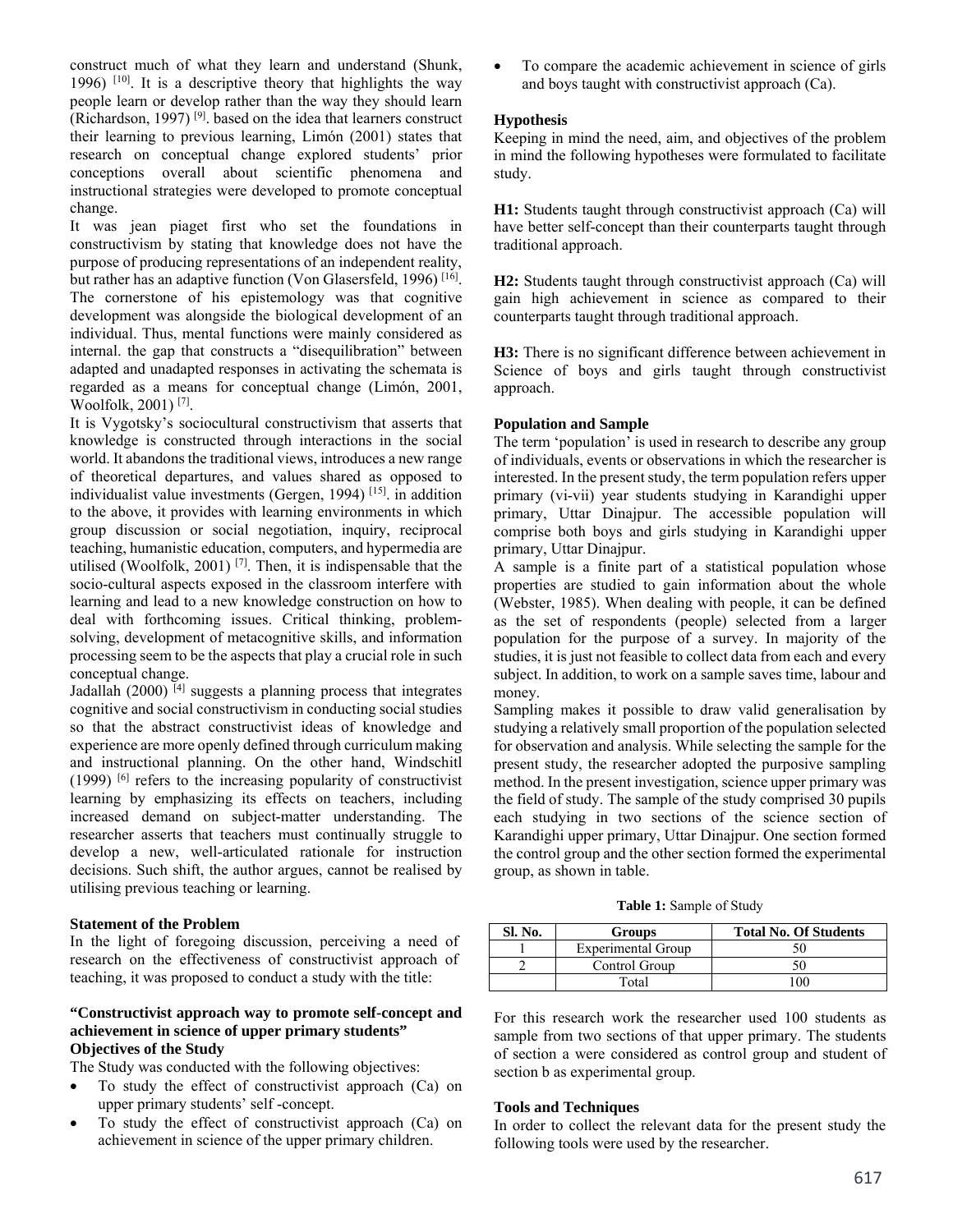**A. Measuring Tools:** Tools which measure the effect of some input/output treatment.

- Science achievement test (sat)–developed by the researcher
- Self concept scale–developed by Dr. Raj Kumar Saraswat.

**B. Instructional Techniques:** Techniques which used for providing instruction in the classroom

- 5e' Learning model: for experimental group
- **Traditional method of teaching (Tmt): for control group**

### **Analysis of Data Hypothesis 1**

## **The difference between the post**‐**self concept scores of experimental and control groups**

After the study, the effect of constructivist approach and traditional approach on self concept of the students was determined. The actual scores of the two groups were treated.

### **The difference between the post**‐**achievement scores of experimental and control groups**

| Sl No. | <b>Groups</b> | N  | <b>Mean</b> |       |       |    | T-Value   Df   Level of Significance |
|--------|---------------|----|-------------|-------|-------|----|--------------------------------------|
|        | Control       | 50 | 178.33      | 23.31 | 0.476 | 70 | Not Significant                      |
|        | Experimental  | 50 | 178.36      | 23.31 |       |    |                                      |

Table shows the difference in the post‐self concept scores of the experimental and control groups.

As shown in the table, the students exposed to constructivist approach‐based experiments had a post‐test mean score of 168.36 and a standard deviation of 23.31while the group exposed to traditional experiments had a mean score of 178.33 and a standard deviation of 23.31. Hence, there is no significant difference between achievement scores of the two groups after the study. After the treatment, the two groups of respondents did not varied statistically in terms of their self concept. It also

signifies that constructivist approach-based experiments as a tool in teaching science did not enhance self concept of students than the traditional experiments.

## **The difference between the pre and post self-concept scores of the students exposed to constructivist approach**‐**based experiments**

The difference between the pre and post-achievement scores of the experimental group

| SI No. | <b>Test</b> | $\mathbf N$ | <b>Mean</b> | Sd     | <b>T-Value</b> |    | <b>Deta</b> Level of Significance |
|--------|-------------|-------------|-------------|--------|----------------|----|-----------------------------------|
|        | Pre Test    | 50          | 172.05      | 125.65 | 0.953          | 70 |                                   |
|        | Post Test   | 50          | 172.36      | 125.73 |                |    | Not Significant                   |

The pre and post achievement test were administered in order to determine whether was a significant change on the self concept of the students as a result of using constructivist approach based experiments as a tool in teaching science. Table above shows the difference between the pre and post achievement scores of the experimental group. Before the conduct of the study, the mean score of the students was 172.05 with a standard deviation of 25.65 which was almost same to 168.36 with a standard deviation of 25.73 after the conduct of the study.

There is a no significant difference between the pre and post achievement scores of the students exposed to constructivist approach‐based experiments. It also suggests that constructivist

approach based experiments as a tool in teaching science did not enhance their self concept.

### **For Hypothesis 2**

### **The Difference between the Pre**‐**Achievement Scores of Experimental and Control Groups**

The pre‐achievement test was conducted to find out if both groups of respondents' possess the same cognitive level before the conduct of the study.

The Difference between the Pre‐Aachevement Scores of Experimental and Control Groups

| Sl No. | <b>Groups</b> | $\mathbf N$ | Mean  | Sd   | <b>T-Value</b> |    | <b>Deta</b> Level of Significance |
|--------|---------------|-------------|-------|------|----------------|----|-----------------------------------|
|        | Control       | 50          | 14.51 | 6.94 |                | 70 | Not Significant                   |
|        | Experimental  | 50          | 11.96 | 8.00 |                |    |                                   |

Table shows the difference between the pre‐achievement scores of the two groups of respondents. it can be gleaned from the table that the experimental group had a pre‐test mean score of 11.96 and a standard deviation of 8.00 while that of the control group had a mean score of 14.51and a standard deviation of 6.93.this means that there is no significant difference between the pre‐test mean scores of the two groups of respondents. This only means that the two groups of respondents have the same cognitive level before the study was conducted.

### **The Difference between the Post**‐**Achievement Scores of Experimental and Control Groups**

After the study, the effect of constructivist approach and traditional approach in science laboratory teaching was determined. The actual scores of the two groups were treated.

The difference between the post-achievement scores of experimental and control groups

| SI No. | Groups       | N  | Mean  | Sd   | <b>T-Value</b> | Df | <b>Level of Significance</b> |
|--------|--------------|----|-------|------|----------------|----|------------------------------|
|        | ' control    | 50 | 32.39 | 6.09 | 5.55           | 70 |                              |
|        | Experimental | 50 | 37.06 | 3.69 |                |    |                              |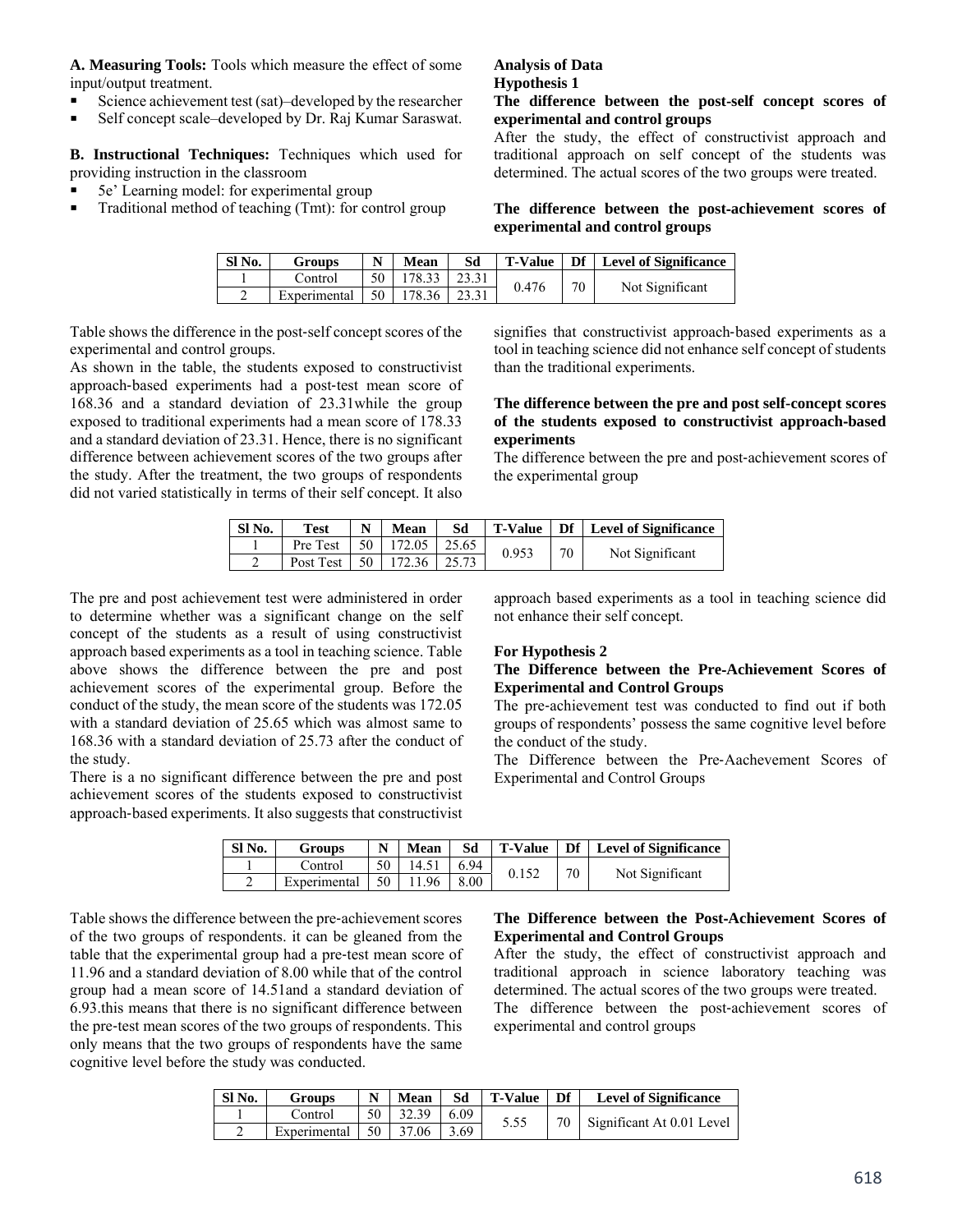Table shows the difference in the post‐achievement scores of the experimental and control groups. As shown in the table, the students exposed to constructivist approach‐based experiments had a post-test mean score of 37.06 and a standard deviation of 3.609while the group exposed to traditional experiments had a mean score of 32.39 and a standard deviation of 6.09. This means that the null hypothesis is rejected. Hence, there is a significant difference between achievement scores of the two groups after the study. After the treatment, the two groups of respondents varied statistically in terms of their science achievement. It also signifies that constructivist approach‐based experiments as a tool in teaching science did enhance better achievement of students than the traditional experiments.

the higher post‐achievement score of the experimental group can be attributed to the fact that the students were highly motivated to play an active part in their acquisition of knowledge giving them an active role in their own learning which made them perform better academically after the study.

### **The difference between the pre and post achievement scores of the students exposed to constructivist approach**‐**based experiments**

The difference between the pre and post-achievement scores of the experimental group

| Sl No. | <b>Test</b>                   | N | Mean       | Sd | T-Value Df |    | <b>Level Of Significance</b> |
|--------|-------------------------------|---|------------|----|------------|----|------------------------------|
|        | Pre Test $\vert$ 50 $\vert$   |   | 16.95 7.99 |    | 8.481      | 70 | Significant At 0.01 Level    |
|        | Post Test   50   37.05   3.68 |   |            |    |            |    |                              |

The pre and post achievement test were administered in order to determine whether was a significant change on the achievement of the students as a result of using constructivist approach‐based experiments as a tool in teaching science. Table above shows the difference between the pre and post achievement scores of the experimental group. Before the conduct of the conduct of the study, the mean score of the students was 16.95 with a standard deviation of 7.99 which was increased significantly to 37.05 with a standard deviation of 3.68 after the conduct of the study.

There is a significant difference between the pre and post achievement scores of the students exposed to constructivist approach‐based experiments. It also suggest that constructivist approach based experiments as a tool in teaching science did enhance achievement. The students performed better as a positive effect of the approach that was employed.

Furthermore, it was also observed that during the conduct of the study, students showed willingness to undertake new tasks, initiative new ideas related to classroom activities, project and adapt easily to changes in procedures.

## **The difference between the pre and post achievement scores of the students exposed to traditional experiments**

The pre and post achievement test were administered in order to determine whether there was a significant change on the achievement of the students as a result of using traditional experiments as a tool in teaching science.

The difference between the pre and post-achievement scores towards science of the control group

| SI No. | <b>Test</b> | N    | Mean  | Sd   | T-Value | Df | <b>Level of Significance</b>    |
|--------|-------------|------|-------|------|---------|----|---------------------------------|
|        | Pre Test    | 50 l | 14.51 | 6.83 | 7.732   |    | Significant At 0.01 Level<br>70 |
|        | Post Test   | 50   | 32.38 | 6.09 |         |    |                                 |

Table shows the difference in the pre and post-achievement scores of the control group .the table reveals that the students in the control group obtained a pre‐test mean score of 14.51 with a standard deviation of 6.83 and a post‐test mean score of 32.38 with a standard deviation of 6.09. There is a significant difference between the pre and post achievement scores of the students exposed to traditional experiment. The result presented in the table implies that there was a significant increase in the mean scores of the students after the conduct of the study. This means that traditional experiments are also capable of improving the student's performance in science and should not be discarded as one of the approaches employed to be employed in science teaching.

In the event of the study, it was observed that students were also participative and enthusiastic in performing the activities which were undertaken in the subject.

### **For Hypothesis 3**

### **Summary of achievement test of boys and girls of experimental group**

The difference between post-achievement scores of boys and girls of the experimental group

| Girls |      | <b>Boys</b> |      |         |
|-------|------|-------------|------|---------|
| Mean  | S.D. | Mean        | ת פ  | T-Value |
| 38.83 | 3.30 | 36.16       | 3.60 | 0.039   |

From the above table it is cleared that there is no significant difference between achievement among boys and girls which proves the third hypothesis. It is shown below through the graphical presentation.

#### **Findings of the Study**

- **1.** After the treatment, the two groups of respondents did not varied statistically in terms of their self concept.
- 2. The constructivist approach-based experiments as a tool in teaching science did not enhance self concept of students than the traditional experiments. There is a no significant difference between the pre and post achievement scores of the students exposed to constructivist approach‐based experiments.
- 3. There is no significant difference between the pre‐test mean achievement scores of the two groups of respondents.
- 4. After the treatment, the two groups of respondents varied statistically in terms of their science achievement.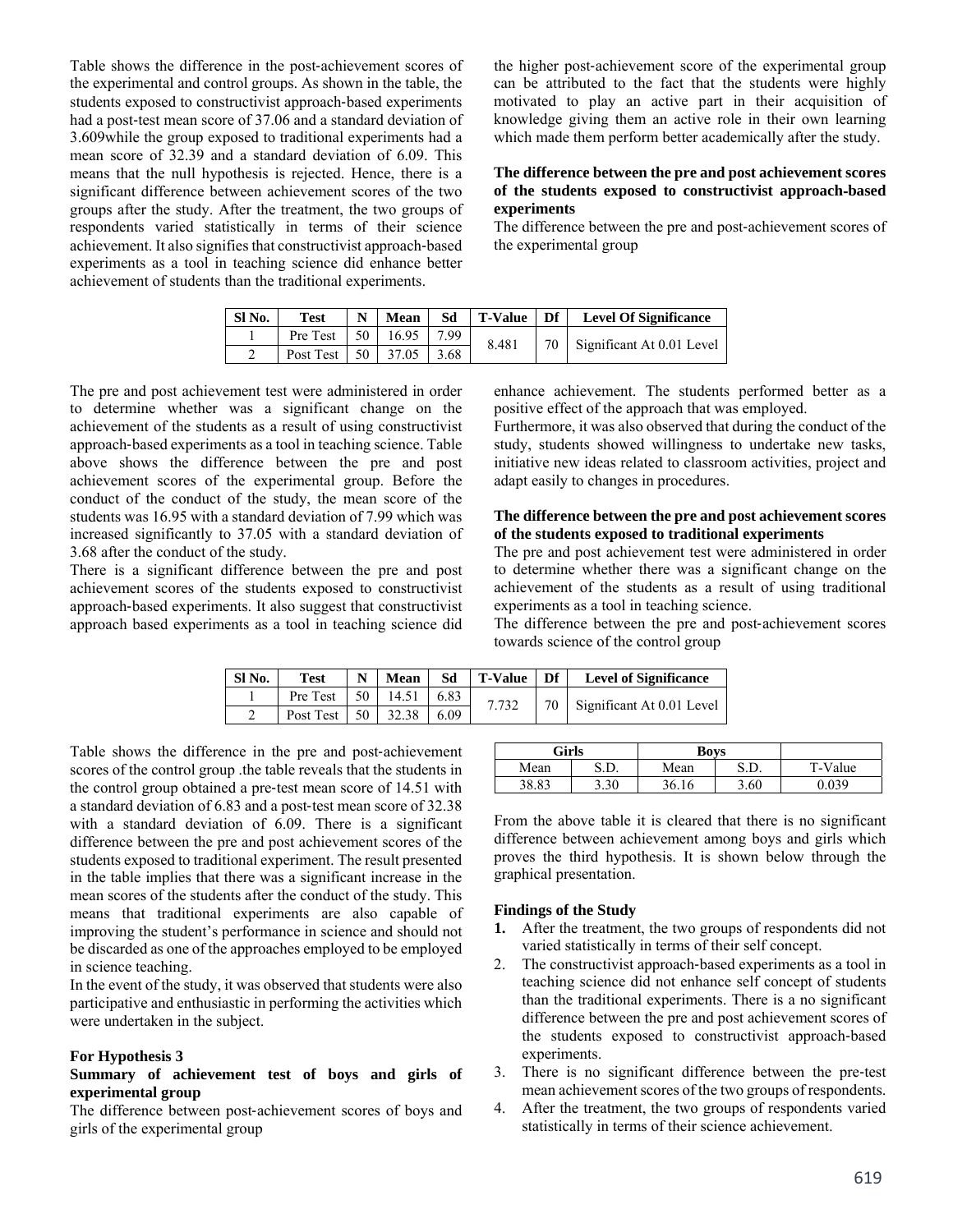- 5. There is a significant difference between the pre and post achievement scores of the students exposed to constructivist approach‐based experiments.
- 6. The result implies that there was a significant increase in the mean scores of the students after the conduct of the study. This means that traditional experiments are also capable of improving the student's performance in science and should not be discarded as one of the approaches employed to be employed in science teaching.
- 7. It is cleared that there is no significant difference between achievement among boys and girls

# **Discussion of the Findings**

The major finding regarding  $1<sup>st</sup>$  research question i.e. the self concept of the students were found to almost same before and after the treatment. There is no significant difference between self concept scores of the two groups after the study. After the treatment, the two groups of respondents did not varied statistically in terms of their self concept. It also signifies that constructivist approach‐based experiments as a tool in teaching science did not enhance self concept of students than the traditional experiments. Students taught through constructivist approach (Ca) didn't have better self-concept than their counterparts taught through traditional approach. Still studies are being conducted regarding the effect of methodology of teaching on self-concept of the student.

In case of the  $2<sup>nd</sup>$  research question major findings indicate that the two groups of respondents have the same cognitive level before the study was conducted. after the treatment, the two groups of respondents varied statistically in terms of their science achievement. It also signifies that constructivist approach‐based experiments as a tool in teaching science did enhance better achievement of students than the traditional experiments. it is also inferred that traditional experiments are also capable of improving the student's performance in science and should not be discarded as one of the approaches employed to be employed in science teaching but students performed better as a positive effect of the constructivist approach that was employed. Students taught through constructivist approach (Ca) gained high achievement in science as compared to their counterparts taught through traditional approach.

For the  $3<sup>rd</sup>$  hypothesis cleared that there is no significant difference between achievement among boys and girls taught through constructivist 5e model. These findings are same with X. Ma and J. Xu (2012). No difference was found between achievement in science of boys and girls taught through constructivist approach.

## **Educational Implications**

The study will provide empirical evidence of effect of teaching strategy on learning achievement and attitude. If the study will show positive effect of constructivist approach as found by many foreign studies it will have educational implications for teachers, educational planners and curriculum framers of the state.

The present research shows that in changing from a traditional 'chalk and talk' method to a constructivist approach of teaching method not simply enriches class room teaching, it also significantly improves their achievement. It implies that constructivist approach of teaching method proves to be more tangible in its effectiveness on achievement than the traditional classroom approach. It seems more practical and is widely

acceptable to students. It also reduces individual differences and enables all types of students to perform better. it has many other advantages. The method suggests a new role for the teacher. A teacher accustomed to being the sole source of information for teaching the passive learners in the classroom, has to change to be a facilitator in the learning process to actively encourage the students to: help each other and learn from each other, participate in discussions.

The study provides potential inputs for teacher education. Given the current widespread use of constructivist teaching method at all levels and for all subjects, it is imperative that teacher educator should learn the new technology. Besides training of teacher educator in the making, teacher educator training may also be given to the existing teachers to refurbish their acumen for teaching, that is teaching effectively and meaningfully.

## **References**

- 1. Allen BS, Chiero RT, Hoffman RP. Mapping More Authentic Multimedia Learning Environments. In G. B. Wilson (Ed.), Constructing Learning Environments: Case Studies in Instructional Design. Englewood Cliffs: Educational Technology Publications, 1996, 179-190.
- 2. Best JW, Khan JV. Research in Education. New Delhi: Prentice Hallb of India, 1996, 26.
- 3. Bloom BS, Krathwohl DR. Taxonomy of Educational Objectives: The Classification of Educational Goals, By a Committee of Upper Primary and University Examiners. Handbook: Cognitive Domain. New York: Longmans, 1956.
- 4. Jadallah P. Principles of Instructions Design, New York, Holt, Rinehart and Winston, Inc, 2000.
- 5. Haenen J. Fifth Survey of Educational Research. New Delhi: National Council of Educational Research and Training, 1997, 2001, 14.
- 6. Windschitl S. Scientific Research and Writing Techniques Istanbul: Alfa Press, 1999, 218-219.
- 7. Woolfolk S. Constructivism: Science Educations Grand Unifying Theory. Clearing House 2001; 74(1):1-6.
- 8. Limon F. Synthesizing Research: A Guide for Literature Reviews. Thousand Oaks, Ca: Sage Publications, 2001.
- 9. Richardson H. Telling Our Own Stories: The Reading and Writing of Journals or Diaries. In Stories Lives Tell, (Eds. Witherell, C. And Noddings, N.) New York: Teachers Upper Primary Press, 1997.
- 10. Shunk. Management of Learning, London: Mac-Graw Hill Book Company 1996; 72:C2p2.
- 11. Kokkotas S, Vlachos P. Open Educational Resources and the Personal Learning environment. Taipei, Taiwan. Retrieved April, 25, 2009, Fromhttp://Www.Slideshare.Net/Downes/Open-Educational-Resources-And-Theersonallearning-Environment, 1998.
- 12. Scheerens TM, Bosker DJ. Constructivism: Implications for Thedesign and Delivery of Instruction. In D.H. Jonassen (Ed.), Handbook of Researchfor Educational Communications and Technology. New York: Simon & Schuster Macmillan, 1997, 170-198.
- 13. Walberg TM, Weinstein DH. Constructivism: New Implications for Instructional Technology. In T.M. Duffy and D. H. Jonassen (Eds.), Constructivism and the